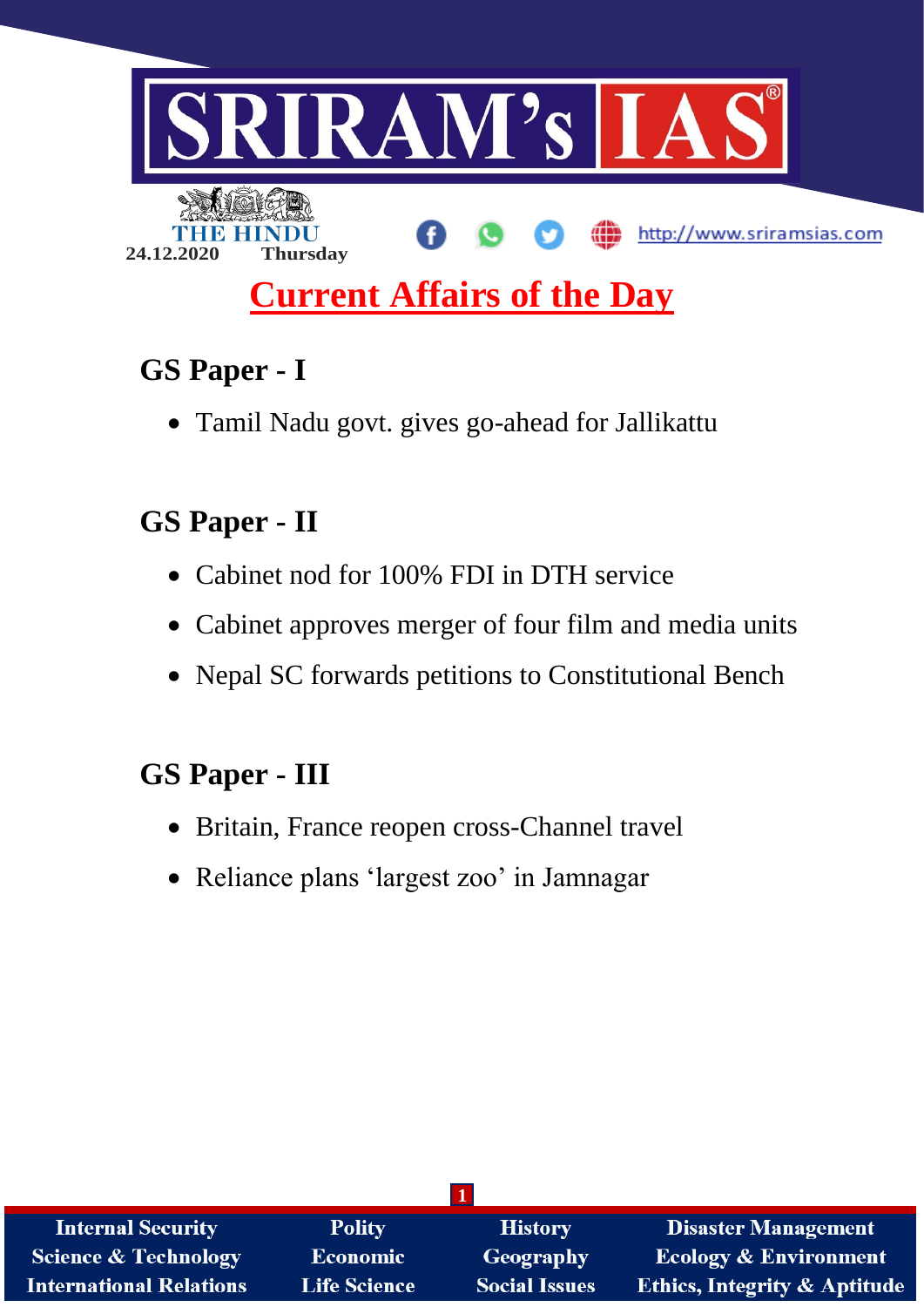

- 1. The Tamil Nadu government has permitted jallikattu to be held across the state during the coming Pongal season. But the bull-taming sport would be subject to fresh restrictions in view of the COVID-19 pandemic.
- 2. All the spectators would have to undergo thermal screening before entering the venue. To ensure adherence to physical distancing norms, the number of spectators would be limited to 50% of the venue's capacity.
- 3. All bull tamers taking part in jallikattu events have to get a certificate from a government-recognised lab, stating that they have tested negative for COVID-19.

#### **Background:**

- 1. Jallikattu is an old tradition. An ancient reference to bull taming is found in a seal discovered at Mohenjodaro, which is dated between 2,500 BC and 1,800 BC. The sport was called Eru thazuval or "embracing the bull".
- 2. The term 'jallikattu,' comes from Tamil terms 'salli kaasu' which means coins and 'kattu' which means a package tied to the horns of bulls as prize money.
- 3. So, in this popular bull-taming sport held alongside annual harvest festivities in rural Tamil Nadu young men demonstrate their valour by pouncing on fleeing bulls.

#### **Ethics and Culture:**

- 1. In 2014, the Supreme Court had banned the event after a plea filed by the Animal Welfare Board of India and the People for the Ethical Treatment of Animals (PETA).
- 2. However, the state government insisted that Jallikattu is a crucial part of its culture and identity. The ban was lifted in January 2017 after massive protests in Chennai.
- 3. Although there are systems in place to check the treatment of the bulls and ensure the safety of participants and spectators, activists allege that animal cruelty still continues.

| <b>Internal Security</b>        | <b>Polity</b>       | <b>History</b>       | <b>Disaster Management</b>              |
|---------------------------------|---------------------|----------------------|-----------------------------------------|
| <b>Science &amp; Technology</b> | <b>Economic</b>     | Geography            | <b>Ecology &amp; Environment</b>        |
| <b>International Relations</b>  | <b>Life Science</b> | <b>Social Issues</b> | <b>Ethics, Integrity &amp; Aptitude</b> |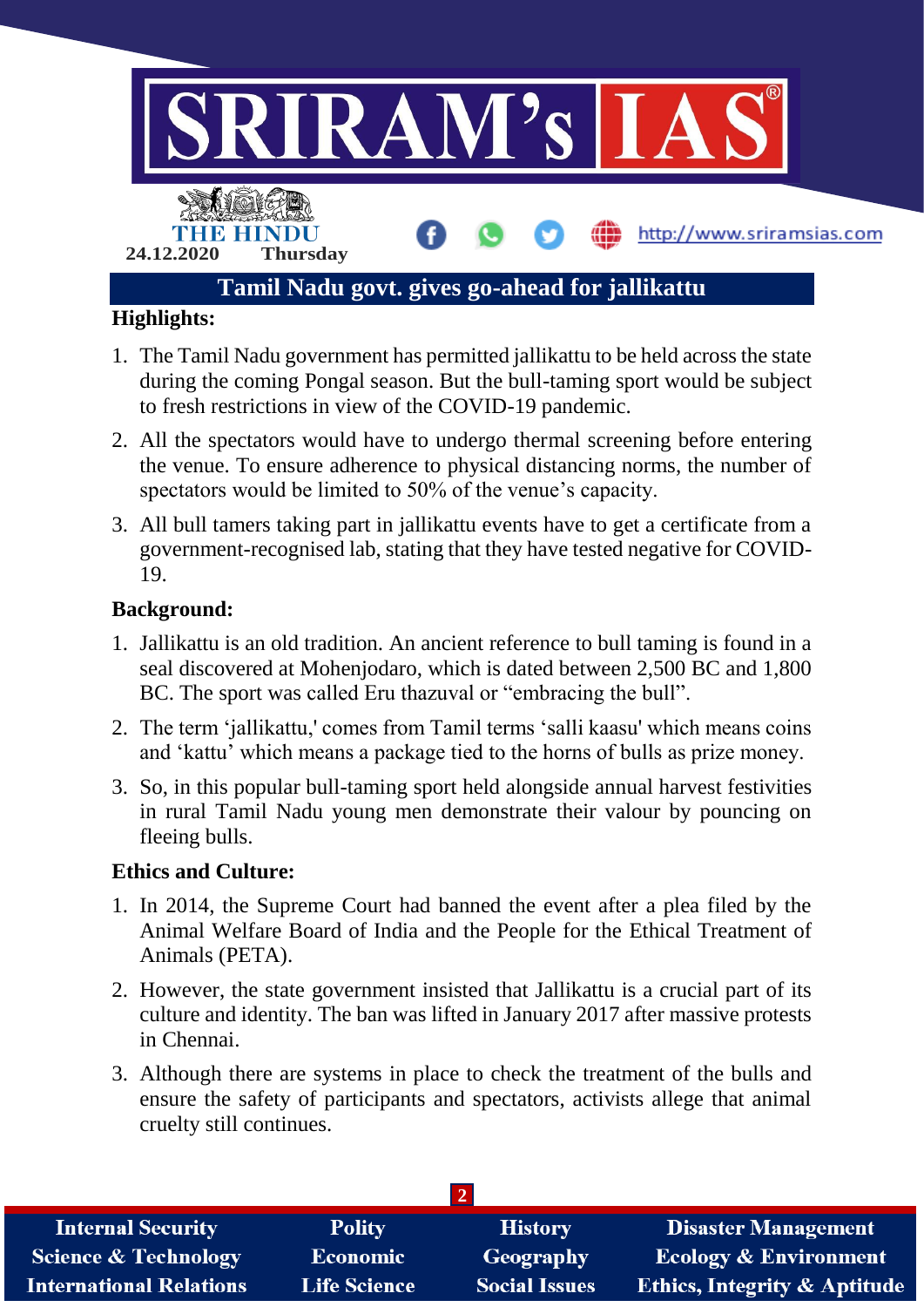

4. Kambala is a traditional bull buffalo race which generally takes place in coastal Karnataka from November to March. PETA has alleged that Kambala too involves acts of cruelty on animals which are not physiologically suited for racing.

### **Apex Court**

- 1. In 2014 the SC had banned Jallikattu after declaring it to be an act of "inherent cruelty". The Bench said "taming a bull" to perform in an event runs counter to the concept of welfare of the animal.
- 2. Animal welfare is the basic foundation of the Prevention of Cruelty to Animals Act of 1960.
- 3. Also, the Article 51A of the constitution which includes our fundamental duties and states that citizens should safeguard the wildlife and forests and have compassion for living creatures.
- 4. The court threw out Tamil Nadu's argument that the ban affected the fundamental right to religion under Article 25.

# **Cabinet nod for 100% FDI in DTH service**

### **Highlights:**

The Union Cabinet on Wednesday approved 100% Foreign Direct Investment (FDI) in direct-to-home (DTH) services, an extension of the licence period from 10 years to 20 and a reduced licence fee.

### **Cabinet approves merger of four film and media units**

### **Highlights:**

- 1. The Cabinet on Wednesday approved the merger of four government-run film and media units — the Films Division, the Directorate of Film Festivals, the National Film Archives of India and the autonomous body Children's Film Society — with the National Film Development Corporation.
- 2. A statement from the Ministry of Information and Broadcasting said that the merger of Film Media Units under one corporation will lead to convergence of activities and resources and better coordination, thereby ensuring synergy

| <b>Internal Security</b>        | <b>Polity</b>       | <b>History</b>       | <b>Disaster Management</b>              |
|---------------------------------|---------------------|----------------------|-----------------------------------------|
| <b>Science &amp; Technology</b> | <b>Economic</b>     | Geography            | <b>Ecology &amp; Environment</b>        |
| <b>International Relations</b>  | <b>Life Science</b> | <b>Social Issues</b> | <b>Ethics, Integrity &amp; Aptitude</b> |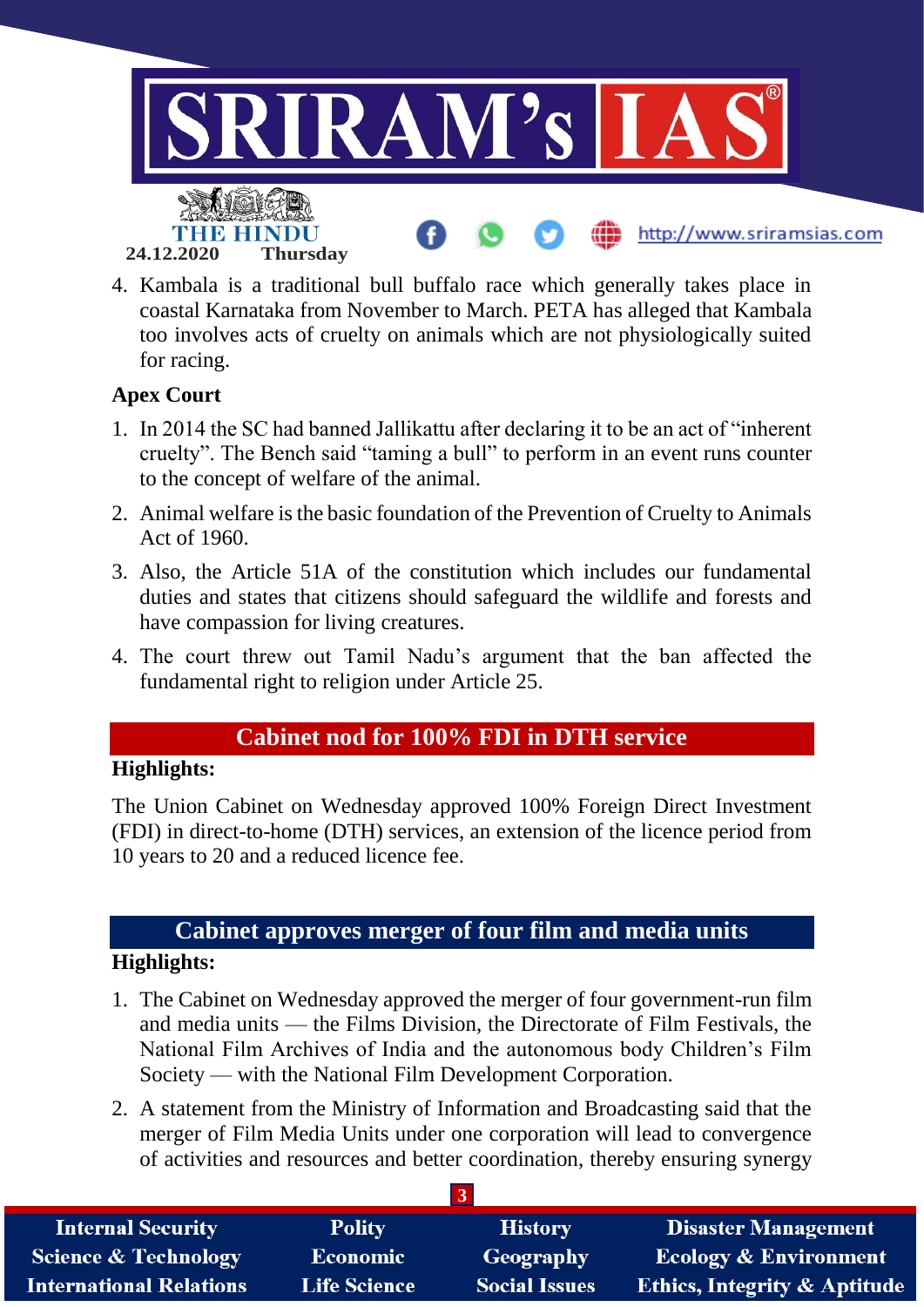

and efficiency in achieving the mandate of each media unit. This will lead to a reduction in duplication of activities and direct savings to the exchequer.

- 3. The Films Division, established in 1948 and the oldest of the four units, was created primarily to produce documentaries and news magazines as publicity for government programmes and to keep a cinematic record of Indian history.
- 4. The National Film Archives of India was established in 1964 with the primary objective of acquiring and preserving Indian cinematic heritage. The Directorate of Film Festivals was set up in 1973 to promote Indian films and cultural exchange.
- 5. The merger also brings into the fold an autonomous organisation, the Children's Film Society, which was founded in 1955 with the specific objective of providing children and young people value-based entertainment through the medium of films.

### **Nepal SC forwards petitions to Constitutional Bench**

#### **Highlights:**

- 1. The Supreme Court of Nepal on Wednesday started hearing writ petitions filed against the dissolution of the House of Representatives by President Bidhya Devi Bhandari. The court then forwarded the petitions to a Constitutional Bench.
- 2. The Bench will examine the constitutionality of the decision to dissolve the House especially as the 2015 Constitution does not allow for such a move for political necessities.

# **Britain, France reopen cross-Channel travel**

#### **Highlights:**

1. France and Britain reopened cross-Channel travel on Wednesday after a 48 hour ban to curb the spread of a new coronavirus variant but London has warned it could take days for thousands of trucks blocked around the port of Dover to get moving.

| <b>Internal Security</b>        | <b>Polity</b>       | <b>History</b>       | <b>Disaster Management</b>              |
|---------------------------------|---------------------|----------------------|-----------------------------------------|
| <b>Science &amp; Technology</b> | <b>Economic</b>     | Geography            | <b>Ecology &amp; Environment</b>        |
| <b>International Relations</b>  | <b>Life Science</b> | <b>Social Issues</b> | <b>Ethics, Integrity &amp; Aptitude</b> |